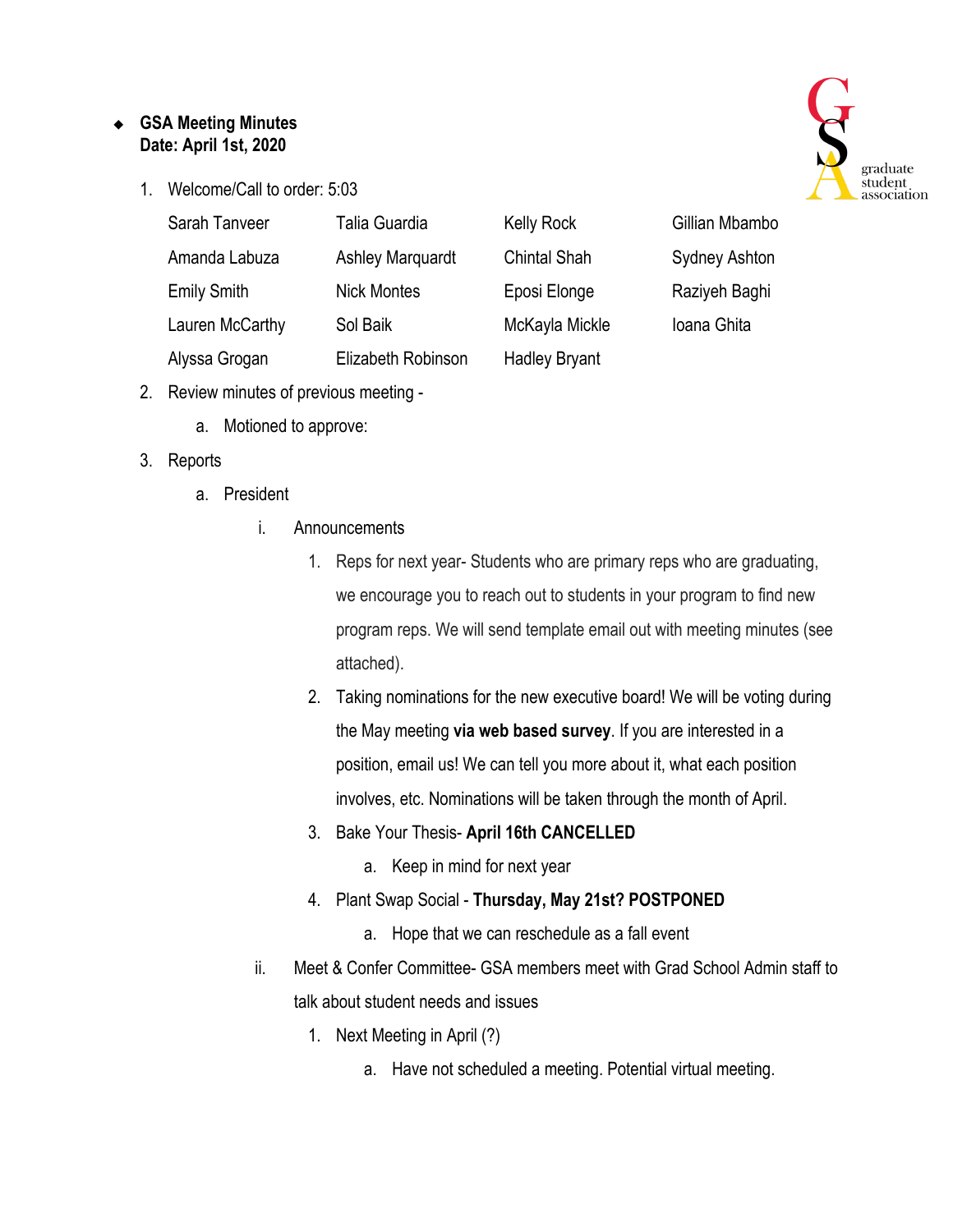- 2. Agenda items for next meeting?:
	- a. Student Stipend: Stipends are set by each Program. Some programs are considering increasing the GA stipend. Exec is sending a draft of our stance to the Graduate School for consideration. Not sure how telework is impacting this.
		- i. Last minute additions can be emailed to me [umb.gsa.president@gmail.com](mailto:umb.gsa.president@gmail.com)
		- ii. Gathering information on other university's stipends, and comparing the cost of living in one city to another city.
		- iii. May all get the same size increase, but would not have equal stipends
	- b. Campus Smoking Policy No new information on this since last meeting.
	- c. Pratt Street Garage- Pratt Street Garage has a lot of blind turns, cars speed down ramps and there is no way to tell if there's a car coming. Can we get mirrors installed so that you can see if anyone is coming?
		- i. Chief Cary- phone call Friday (4/3). This can be solved via this meeting, so may be removed from Meet and Confer agenda.
	- d. Concerns about paying for parking during closures:
		- i. Contacts: Student Accounting, Bursar: Nixon, Jordan <jnixon@umaryland.edu>
		- ii. Director of parking and transportation: Milner, Robert <rmilner@umaryland.edu>
	- e. Summer and non-semester parking options
- b. Vice President
	- i. Announcements
		- 1. Social Activities Committee: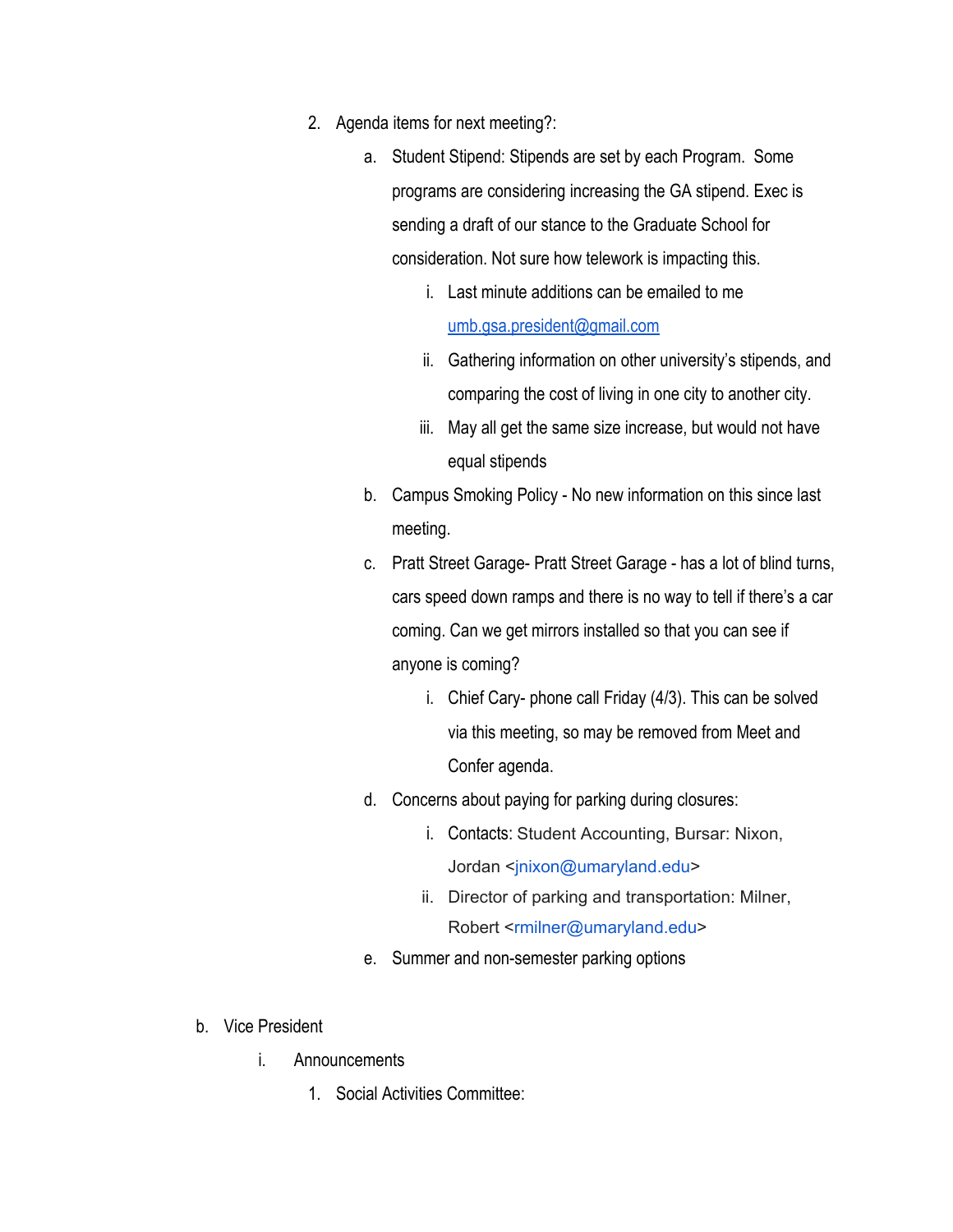- a. Spring social @ Pickles: Postponed
	- i. New date TBD but Pickles is on board to reschedule with us!
	- ii. Earliest will be August or the fall
- b. Plant Swap Social with PDAC **POSTPONED**
	- i. Keep an ear out for a new date (early fall event?)
- 2. USGA Announcements:
	- a. Next meeting is next Wednesday if you have specific questions, please contact VP and she will bring them to USGA!
	- b. Any questions or concerns about COVID-19 and UMB? Check out UMB's coronavirus [website](https://www.umaryland.edu/coronavirus/)
	- c. Specific parking garage closures start on March 25th at UMB. Check out this [site](https://www.umaryland.edu/parking/) for more information.
	- d. UMB Safe Ride is suspended starting Friday, March 27th until further notice
		- i. UMB Safe Walk is still available 24/7 within the UMB campus by calling 410-706-6882
	- e. Shuttle updates:
		- i. The routes are suspended starting on March 26th until further notice.
		- ii. Be sure to share any and all concerns on the UMB shuttle page using this [online form](https://www.umaryland.edu/shuttlebus/suggestions/)
	- f. Keep an eye out for UMB virtual events in The Elm or Campus Life Weekly
		- i. All campus events will likely not take place until late summer or the fall semester

- c. Treasurer
- 1. Current Balance: \$13,248.28
	- a. Fall funds now available. Will not be able to get checks written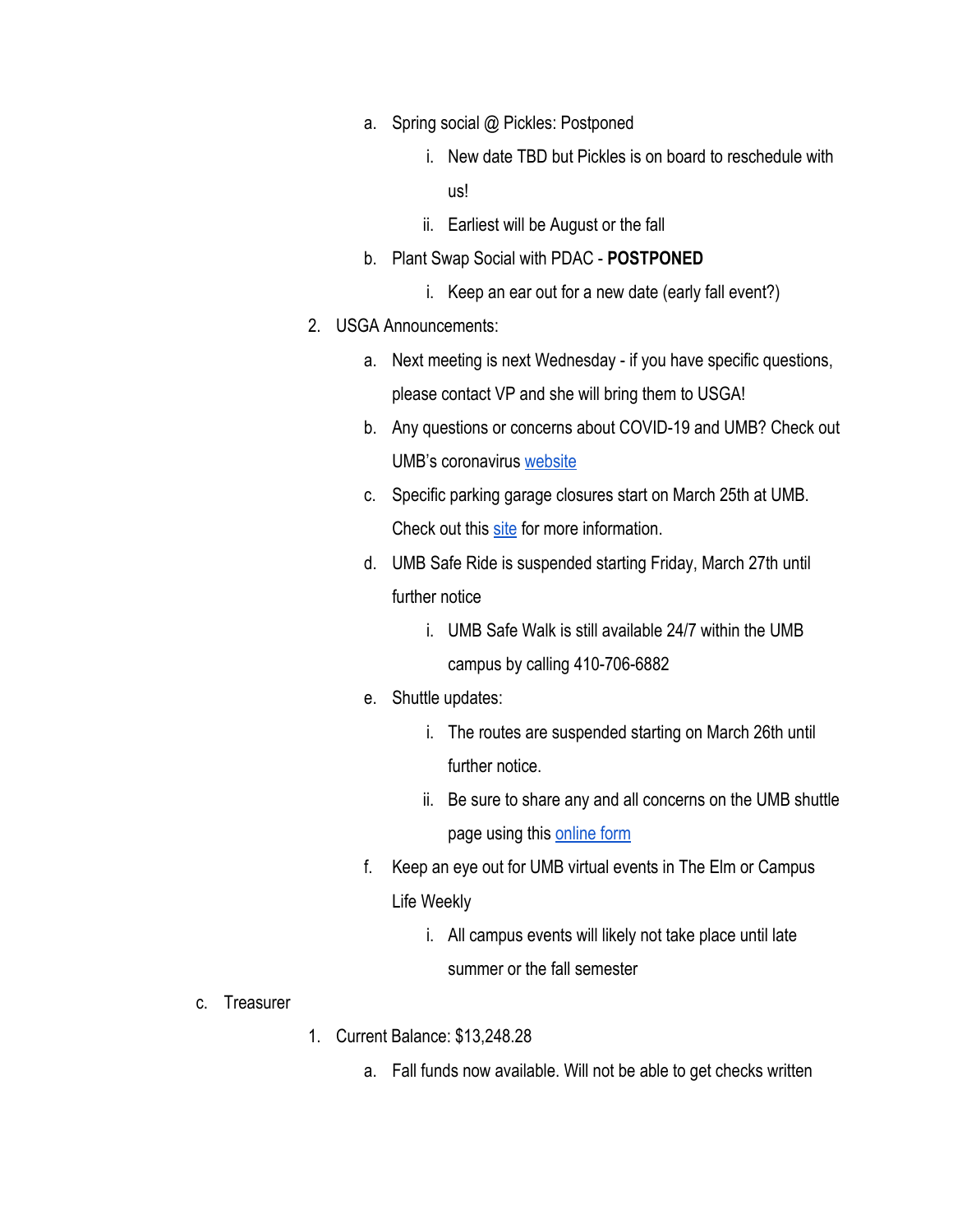until telework ends

- 2. GRC checks
	- a. I've received your emails, I have the checks- I need more envelopes in order to mail them out to you. Please email [umb.gsa.treasurer@gmail.com](mailto:umb.gsa.treasurer@gmail.com) with the address you'd like me to use.
- 3. Student Group Funding: \$1,205.54
	- a. ISPE I still owe you a check, please give me a name I can use for the reimbursement. Email treasurer about this issue!
- 4. Updating Travel Reimbursement Putting to Vote
	- a. Increase maximum amount to \$500 does not mean the full amount is guaranteed, but does increase the ceiling for awards
	- b. Include application before attending conferences:
		- i. "Tentative Award Upon Presentation of Receipts. The GSA is accepting travel applications prior to conference attendance on the basis of anticipated costs. The application and corresponding abstract will be judged and given a maximum award value, all travel receipts must be submitted in a single pdf document including conference registration and accepted abstract after the conference in order to receive the funding. Costs reimbursed will not exceed the awarded value."
	- c. New dates based on this format or keep the dates and specify what Quarter the travel would take place - dates can stay the same, but might be some adjustments. Will add line to application asking whether application is for future travel and ask to specify which quarter. Will give more thought to what this will look like to vote on at next meeting.
	- d. Motion to vote: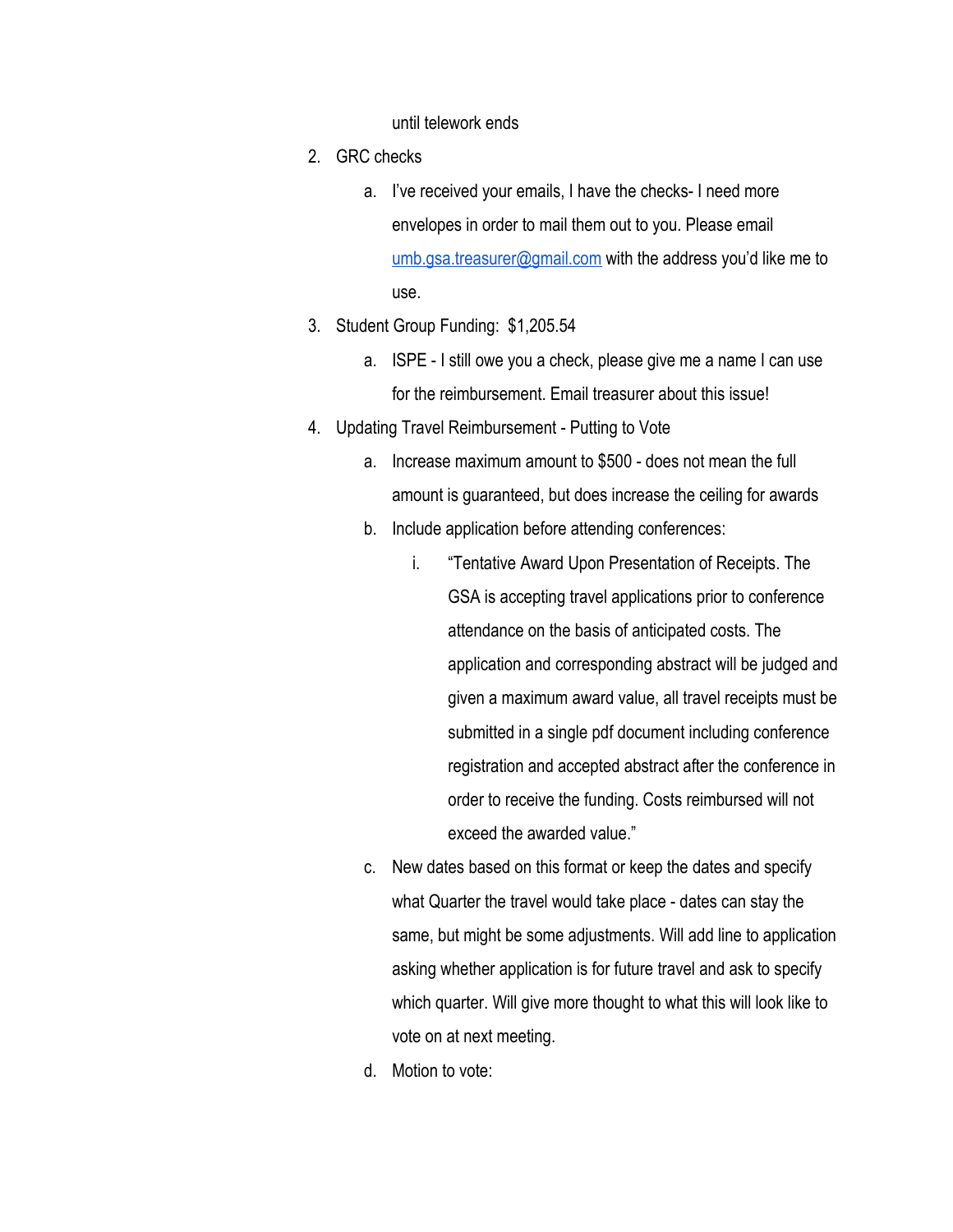- d. Secretary
	- i. Announcements: Judge score forms from GRC will not be sent out until campus opens. If a member of your program has asked about judge score forms, ask them to contact me.
- e. Grad Council rep
	- i. Announcements:
		- 1. Congratulations to our Research Award Winners! Thank you to the committee for scoring!
			- a. Dongyue Yu
		- 2. Changing wording of Research Award to be able to split the money up among up to two applicants?
			- a. No budget is submitted, but there is an approval process for spending.
				- i. Add a budget to the application?
			- b. Will look into this
		- 3. Outstanding Mentor Award Applications will hopefully be live tomorrow or Friday!. Although we will not be presenting the Award to them at the hooding ceremony we still want to keep the award in place. Applications due by 5pm on Friday, April 17th. Apply for your mentors and encourage others to apply! :)
	- ii. U of M grad council:
		- 1. Grad council has worked with UMBC for students to decide to change the grading of their classes to pass/fail or withdraw from the class after grades are posted due to COVID-19 and switch to virtual classes. UMB has also created a policy similar to this.
		- 2. Next meeting tomorrow virtual
- f. PR
- i. Announcements: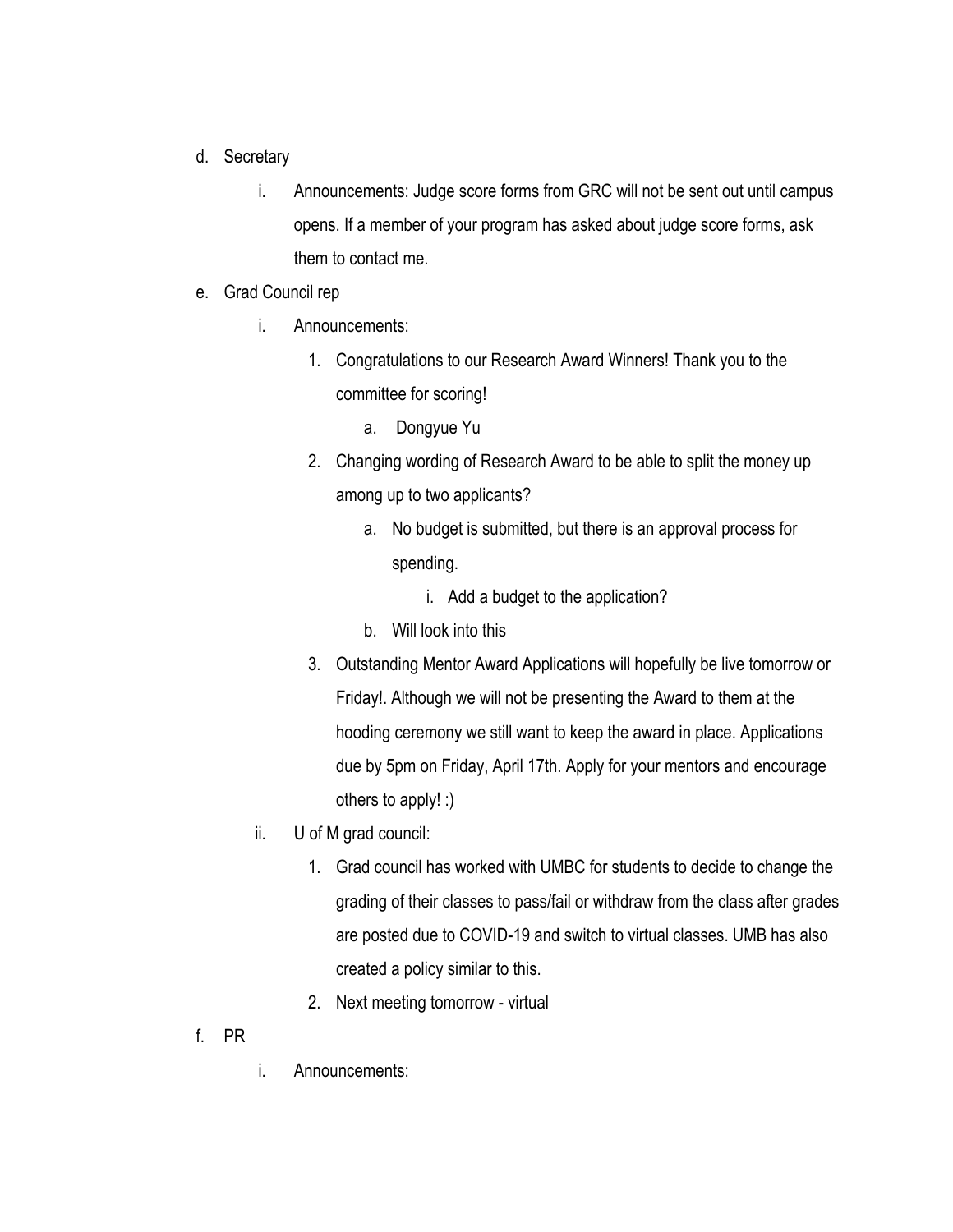- 1. Despite events being canceled and campus being closed due to COVID-19, there will still be a Grad Gazette posted for April and May. If anyone has anything they'd like to include, send them along!
- ii. Communications Committee
	- 1. For anyone who does not have much to do since they are off campus, any assistance or ideas for what to include in the Grad Gazette would be appreciated. For example: updates on COVID-19 in the US or the state of MD, activities that some people have done to stay occupied (Work or non-work related), ways we can still contribute to local businesses or non-profits (I.E BARCS), or ways to keep the general public informed (I.E "Skype a Scientist")
- iii. Volunteer Committee:
	- 1. BARCS have opened the opportunity for people to foster pets in their homes during the outbreak. This can be something worthwhile to avoid having cabin fever. More info will be in the Grad Gazette
	- 2. Skype a Scientist is a fun program where families or individuals can reach out to us as scientists and ask general questions in regards to COVID-19 or the person's field of study (Will have more info in the Grad Gazette)
	- 3. Groups like CHD have launched "Adopt a Grandparent" which will allow volunteers to do just that. This is to compensate for the loneliness the elderly will have during the time of the pandemic. This campaign may also be interest to some people (More info will be in the Grad Gazette).
	- 4. Also Meals on Wheels again, more info in the Grad Gazette
	- 5. Elm has link to send pictures to thank hospital staff!
- g. Meyerhoff: No updates
- h. NOVA: No updates
- 4. Old Business:
	- a. Graduate Student Lounge Update
		- i. Administration is still moving to 1st floor Lexington by this April. We will not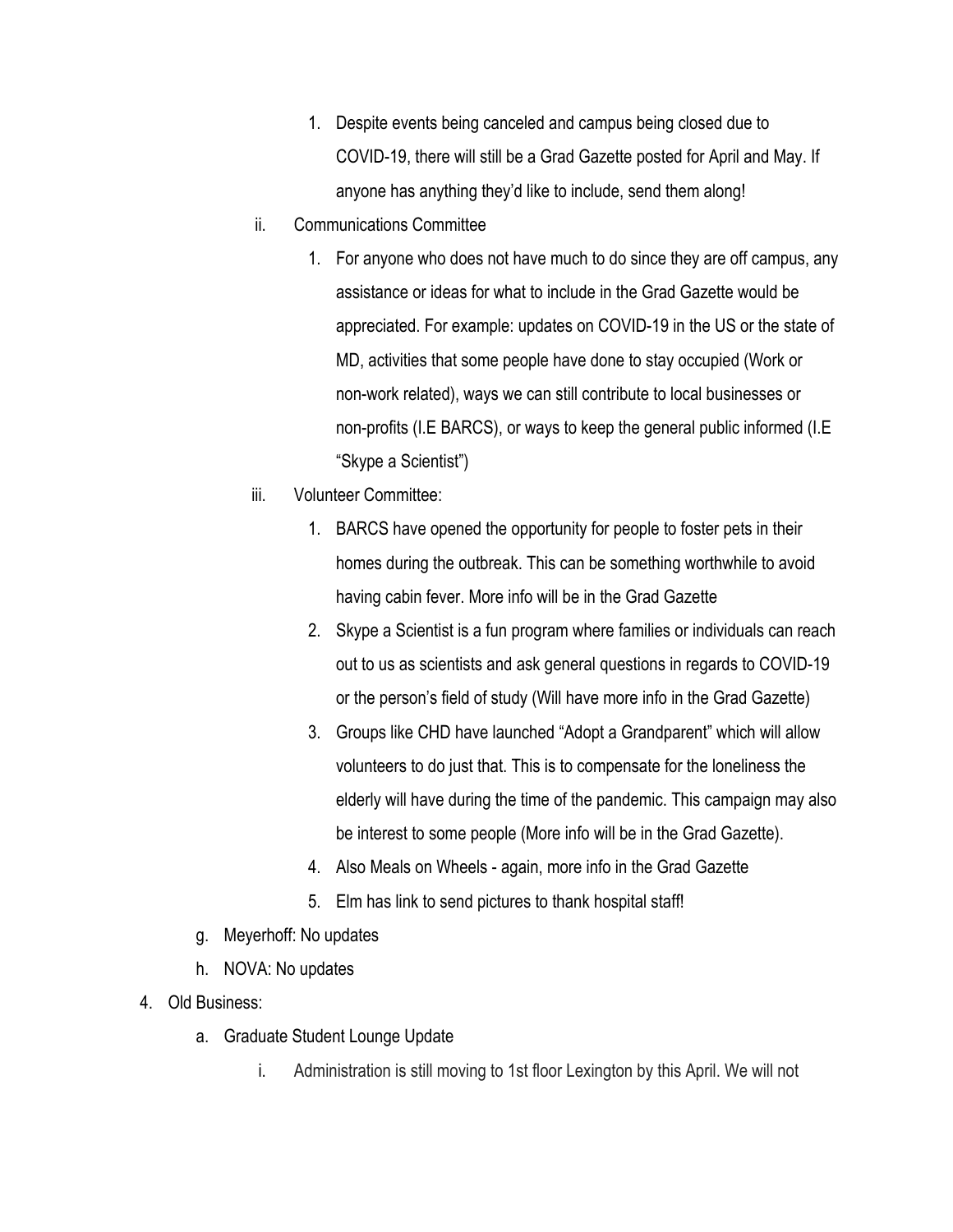move there because the new building will be completed within 1.5 years so it would be a waste of money

- b. Collective Bargaining Bill [HB 214/ SB 658:](http://mgaleg.maryland.gov/mgawebsite/Legislation/Details/HB0214?ys=2020RS) Not officially declined yet, but still something to keep on our radar.
- 5. New Business:
	- a. Outstanding rep nominations
		- i. Hadley Bryan
		- ii. Sydney Ashton
		- iii. Sol Baik
	- b. E-board nominations for next year! We will vote directly following the May meeting and an email with results will be sent out. People can self-nominate or nominate someone else. All nominees must accept the nomination (an email to umb.gsa.president.com will suffice). Nominations will be accepted up until the position is voted upon during the May meeting. Current nominations are listed below:
		- i. President Emily Smith (accepted)
		- ii. Vice President Lauren McCarthy (accepted)
		- iii. Treasurer email Heather if you are interested!
		- iv. Secretary Hadley Bryan (accept)
		- v. Public Relations Officer Sydney Ashton (accepted)
		- vi. Grad Council Rep Katie Gwilliam (accepted)
	- c.
- 6. Upcoming Events:
	- a. UMB Virtual Town Hall for Students tomorrow, Thursday April 2nd 12:30PM
		- i. Link [here!](https://umaryland.webex.com/mw3300/mywebex/default.do?nomenu=true&siteurl=umaryland&service=6&rnd=0.2919725485600907&main_url=https%3A%2F%2Fumaryland.webex.com%2Fec3300%2Feventcenter%2Fevent%2FeventAction.do%3FtheAction%3Ddetail%26%26%26EMK%3D4832534b00000004f62d042e9f1b41f8a00d5c35af8950258c61583a0aa47682b23dd9047bf200ca%26siteurl%3Dumaryland%26confViewID%3D157246287037604612%26encryptTicket%3DSDJTSwAAAASWn8ziOJvRNNgdXxBWkUm4n6SD-NmHQCGgy8d6BJAP2g2%26)
	- b. Taking ideas
- 7. Other Business/Announcements
	- a. Erin Golambewski answered questions regarding COVID-19. Reviewed opt-in pass/fail policy. On course-by-course basis, but needs to be done with instructor and graduate program director. Sent by email and on graduate school COVID webpage. Financial strain